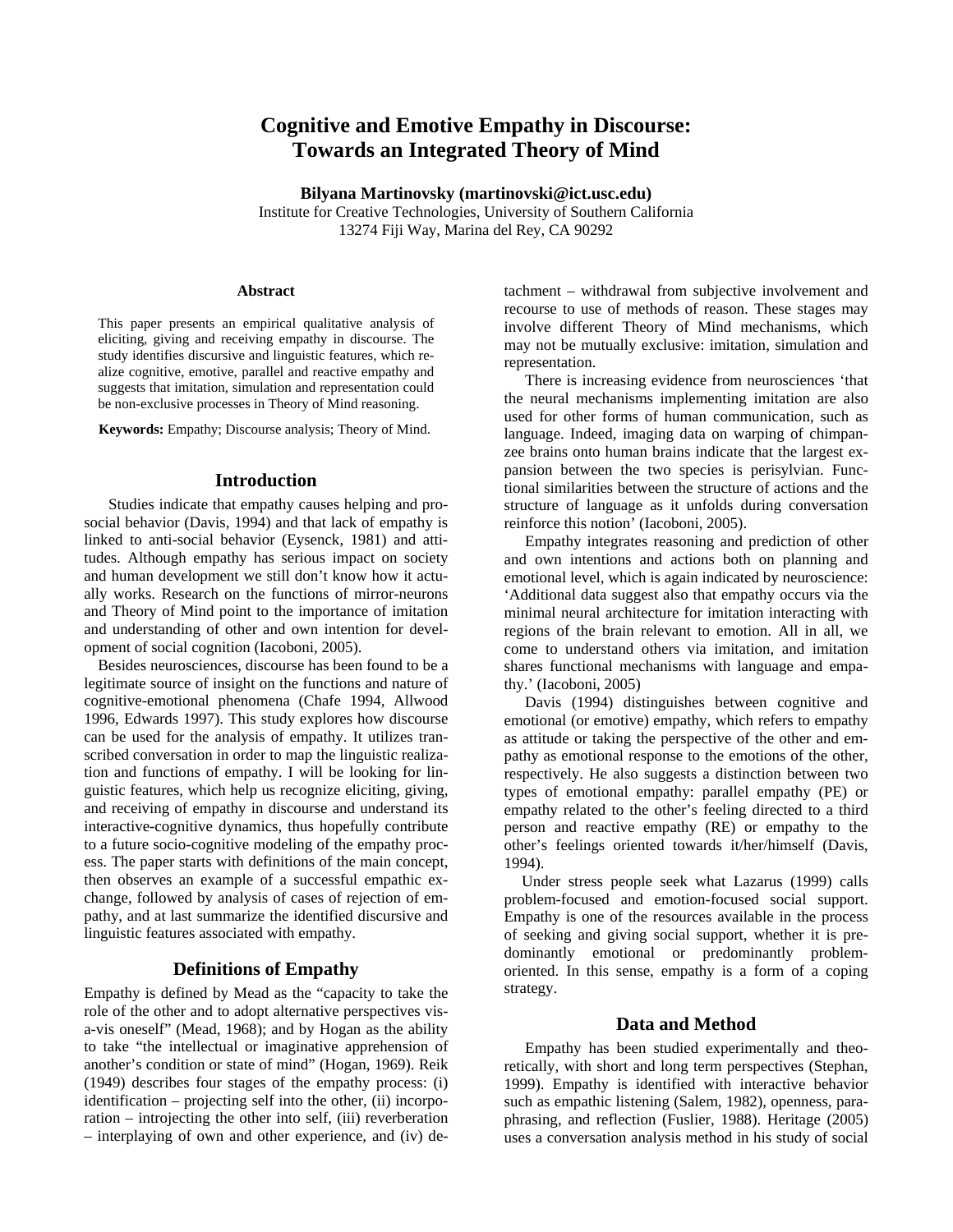| <b>Report Documentation Page</b>                                                                                                                                                                                                                                                                                                                                                                                                                                                                                                                                                                                                                                                                                                                                                                                                                                   |                             |                              |                 | Form Approved<br>OMB No. 0704-0188                  |                           |
|--------------------------------------------------------------------------------------------------------------------------------------------------------------------------------------------------------------------------------------------------------------------------------------------------------------------------------------------------------------------------------------------------------------------------------------------------------------------------------------------------------------------------------------------------------------------------------------------------------------------------------------------------------------------------------------------------------------------------------------------------------------------------------------------------------------------------------------------------------------------|-----------------------------|------------------------------|-----------------|-----------------------------------------------------|---------------------------|
| Public reporting burden for the collection of information is estimated to average 1 hour per response, including the time for reviewing instructions, searching existing data sources, gathering and<br>maintaining the data needed, and completing and reviewing the collection of information. Send comments regarding this burden estimate or any other aspect of this collection of information,<br>including suggestions for reducing this burden, to Washington Headquarters Services, Directorate for Information Operations and Reports, 1215 Jefferson Davis Highway, Suite 1204, Arlington<br>VA 22202-4302. Respondents should be aware that notwithstanding any other provision of law, no person shall be subject to a penalty for failing to comply with a collection of information if it<br>does not display a currently valid OMB control number. |                             |                              |                 |                                                     |                           |
| <b>1. REPORT DATE</b><br>2006                                                                                                                                                                                                                                                                                                                                                                                                                                                                                                                                                                                                                                                                                                                                                                                                                                      | 2. REPORT TYPE              |                              |                 | <b>3. DATES COVERED</b><br>00-00-2006 to 00-00-2006 |                           |
| <b>4. TITLE AND SUBTITLE</b>                                                                                                                                                                                                                                                                                                                                                                                                                                                                                                                                                                                                                                                                                                                                                                                                                                       |                             |                              |                 | 5a. CONTRACT NUMBER                                 |                           |
| <b>Cognitive and Emotive Empathy in Discourse: Towards an Integrated</b><br><b>Theory of Mind</b>                                                                                                                                                                                                                                                                                                                                                                                                                                                                                                                                                                                                                                                                                                                                                                  |                             |                              |                 | <b>5b. GRANT NUMBER</b>                             |                           |
|                                                                                                                                                                                                                                                                                                                                                                                                                                                                                                                                                                                                                                                                                                                                                                                                                                                                    |                             |                              |                 | 5c. PROGRAM ELEMENT NUMBER                          |                           |
| 6. AUTHOR(S)                                                                                                                                                                                                                                                                                                                                                                                                                                                                                                                                                                                                                                                                                                                                                                                                                                                       |                             |                              |                 | <b>5d. PROJECT NUMBER</b>                           |                           |
|                                                                                                                                                                                                                                                                                                                                                                                                                                                                                                                                                                                                                                                                                                                                                                                                                                                                    |                             |                              |                 | <b>5e. TASK NUMBER</b>                              |                           |
|                                                                                                                                                                                                                                                                                                                                                                                                                                                                                                                                                                                                                                                                                                                                                                                                                                                                    |                             |                              |                 | <b>5f. WORK UNIT NUMBER</b>                         |                           |
| 7. PERFORMING ORGANIZATION NAME(S) AND ADDRESS(ES)<br>University of California, Institute for Creative Technologies, 13274 Fiji<br>Way, Marina del Rey, CA, 90292                                                                                                                                                                                                                                                                                                                                                                                                                                                                                                                                                                                                                                                                                                  |                             |                              |                 | 8. PERFORMING ORGANIZATION<br><b>REPORT NUMBER</b>  |                           |
| 9. SPONSORING/MONITORING AGENCY NAME(S) AND ADDRESS(ES)                                                                                                                                                                                                                                                                                                                                                                                                                                                                                                                                                                                                                                                                                                                                                                                                            |                             |                              |                 | 10. SPONSOR/MONITOR'S ACRONYM(S)                    |                           |
|                                                                                                                                                                                                                                                                                                                                                                                                                                                                                                                                                                                                                                                                                                                                                                                                                                                                    |                             |                              |                 | <b>11. SPONSOR/MONITOR'S REPORT</b><br>NUMBER(S)    |                           |
| 12. DISTRIBUTION/AVAILABILITY STATEMENT<br>Approved for public release; distribution unlimited                                                                                                                                                                                                                                                                                                                                                                                                                                                                                                                                                                                                                                                                                                                                                                     |                             |                              |                 |                                                     |                           |
| <b>13. SUPPLEMENTARY NOTES</b>                                                                                                                                                                                                                                                                                                                                                                                                                                                                                                                                                                                                                                                                                                                                                                                                                                     |                             |                              |                 |                                                     |                           |
| 14. ABSTRACT                                                                                                                                                                                                                                                                                                                                                                                                                                                                                                                                                                                                                                                                                                                                                                                                                                                       |                             |                              |                 |                                                     |                           |
| <b>15. SUBJECT TERMS</b>                                                                                                                                                                                                                                                                                                                                                                                                                                                                                                                                                                                                                                                                                                                                                                                                                                           |                             |                              |                 |                                                     |                           |
| 16. SECURITY CLASSIFICATION OF:<br><b>17. LIMITATION OF</b>                                                                                                                                                                                                                                                                                                                                                                                                                                                                                                                                                                                                                                                                                                                                                                                                        |                             |                              |                 | 18. NUMBER                                          | 19a. NAME OF              |
| a. REPORT<br>unclassified                                                                                                                                                                                                                                                                                                                                                                                                                                                                                                                                                                                                                                                                                                                                                                                                                                          | b. ABSTRACT<br>unclassified | c. THIS PAGE<br>unclassified | <b>ABSTRACT</b> | OF PAGES<br>6                                       | <b>RESPONSIBLE PERSON</b> |

**Standard Form 298 (Rev. 8-98)**<br>Prescribed by ANSI Std Z39-18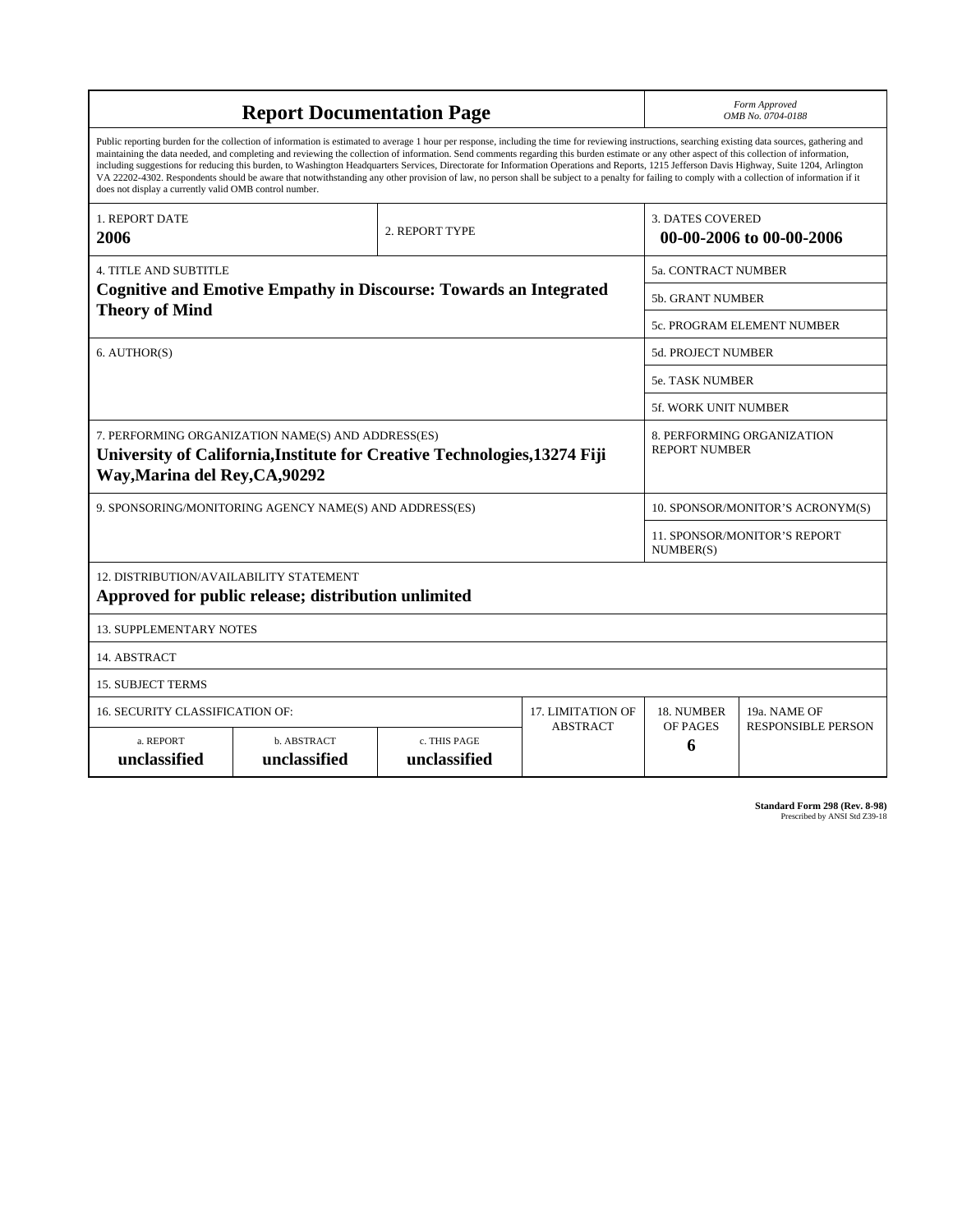empathy interplay. Goodwin & Goodwin (1987) use ethno-methodology to study the realization of assessments in talk. Jefferson, Sacks & Schegloff (1987) examine the pursuit of intimacy.

In the present study we will use discourse and conversation analysis methodology in order to observe the relation between linguistic and discourse features and functions of empathy. Conversation analysis uses detailed study of specific and representative dialogue to isolate generalizable or not features and processes (Martinovski, 2006). Before conducting any meaningful statistical analysis and before modeling we need to understand the phenomena we are dealing with and one way to do that is through a sufficiently rich analysis, which will help us to extract the focal features, their function and organization (Martinovski, 2000).

The data types we used are:

- Friends' talk (Heritage, 2005).
- Talkbank Clinical data involve interactions between a healthcare provider and a patient: http://xml.talkbank.org.:8888/talkbank/file/talkb ank/Clinical/Holland/.
- Role play of a negotiation in a battlefield clinic.

#### **Analysis of Data**

Allwood (1976) suggests that mental acts are directed at different kinds of objects of consciousness, which in our case are concepts such as intention, other, self etc. These objects may be accompanied by different attitudes or emotions, which can be reflected in the information structure of e.g. an utterance or in the voice or gesture. The background of these acts may consist of different degrees of Theory of Mind models of self and other. There can be different levels of consciousness, which can also be reflected in the linguistic realization of discourse, in the speech order, the tone, the gesture. Spoken language discourse is multimodal and thus invites realization on different levels of awareness or intentionality, which is reflected in Allwood's distinction between indication (when we convey information without intending to do so), display (when we intend to show something to somebody) and signal (when we signal that we are displaying something). These levels of consciousness can be traced in discourse (Edwards, 1997). Allwood distinguishes also between different types of agent of consciousness, namely individual or collective. In that sense, dialogue can be seen as a tool for collective thinking and focus.

Empathy is, in this context, a process of collective evaluation, appraisal and alignment. In interaction all the empathic stages and mental acts can be realized in sequence or simultaneously.

#### **Elicitation, Giving and Acceptance of Empathy**

The following example illustrates a successful 'empathic moment' (Heritage, 2005). The utilized transcription conventions are: '[ ]' stands for overlapped speech; ':' stands for prolonged vowel;  $\equiv$  stands for latching speech;  $\gamma$ indicates pause; capital letters indicate emphatic speech; '+' indicates cut-off; '( )' stands for inaudible speech; '?' stands for rising intonation; '.' stands for falling intonation; ',' stands for continuing intonation. Each line in the transcription indicates an intonation unit; {0.9} stands for seconds of pause.

#### Example 1:

- 1. Joy: ye-:s I'm alright,
- 2. Les: oh:. hh yi-m- you know I-I- I'm boiling about
- something hhhheh [1 heh hhhh]
- 3. Joy: [1 wha::t.]
- 4. Les: well that sa:le.  ${0.2}$  at- at . the vicarag  ${0.6}$
- 5. Joy: oh ye[2 :s],
- 6. Les:  $[2 \t1]$   $\{0.6\}$  u ih your friend 'n mi:ne wz the:re  ${0.2}$
- 7. ( ):  $(h[3 h h])$
- 8. Les: [3 mmis] ter: R:,
- 9. Joy: (oh ye:s hheh) {0.4}

10. Les: and em: we really didn't have a lot'v cha:nge that day becuz we'd been to bath 'n we'd been: christmas shoppin:g, {0.5} but we thought we'd better go along t'th'sale 'n do what we could, {0.2} we hadn't got a lot . of s:e- ready cash t'spe:nd. {0.3} t[4 hh]

- 11. Joy:  $[4 \text{ Mh}] =$
- 12. Les: =In any case we thought th'things were very expensive.
- 13. Joy: oh did you. {0.9}

14. Les: AND uh we were looking rou-nd the sta:lls 'n poking about 'n he came up t'me 'n be said Oh: hhello leslie, . still trying to buy something f'nothing,

- 15. Joy: PEG-> .hhhahhhhhh! {0.8 } oo[5 : : :: LESLI E]
- 16. Les: PEE-> [5 oo:.ehh heh heh ] {0.2}
- 17. Joy: PEG- $>$  i:s [6 n't he]
- 18. Les: REE-> [6 what] do you sa:y. {0.3}
- 19. Joy: PEG-> oh isn't he drea:dful.
- 20. Les: PEE-> eye-:-:s: {0.6}
- 21. Joy: PEG-> what'n aw::f'l ma::[7:::n]
- 22. Les: PEE-> [7 ehh] heh-heh-heh
- 23. Joy: PEG-> oh:: honestly, I cannot stand the man it's  $\setminus$ just {no[8 :}]

24. Les: RPEE-> [8 I] bought well I'm gon' tell Joyce that,  $ehh[7$  heh  $]=$ 

- 25. Joy:  $[9( )]=$
- 26. Les: RPEE=[9 heh-heh he-e] uh: eh [10 eh hhhhh]
- 27. Joy: PEG- $>=[10 \text{ O H} : : : :].]$  I do think he's dreadful
- 28. Les: PEE-> tch oh: dea-r
- 29. Joy: PEG- $>$  oh: he r[11 eally i]:s,

30. Les: RPEE-> [11 he dra-]ih-he (.) took the win' out'v my sails c'mpletel(h)y .

31. Joy: REG-> I know the awkward thing is you've never got a ready a:n[12 swer have you. that's ri:ght, ]

32. Les: REE-> [12 no: I thought'v lots'v ready a]nswers a:fterward[13 s],

33. Joy: REG-> [13 yes] that's ri::gh[14 t].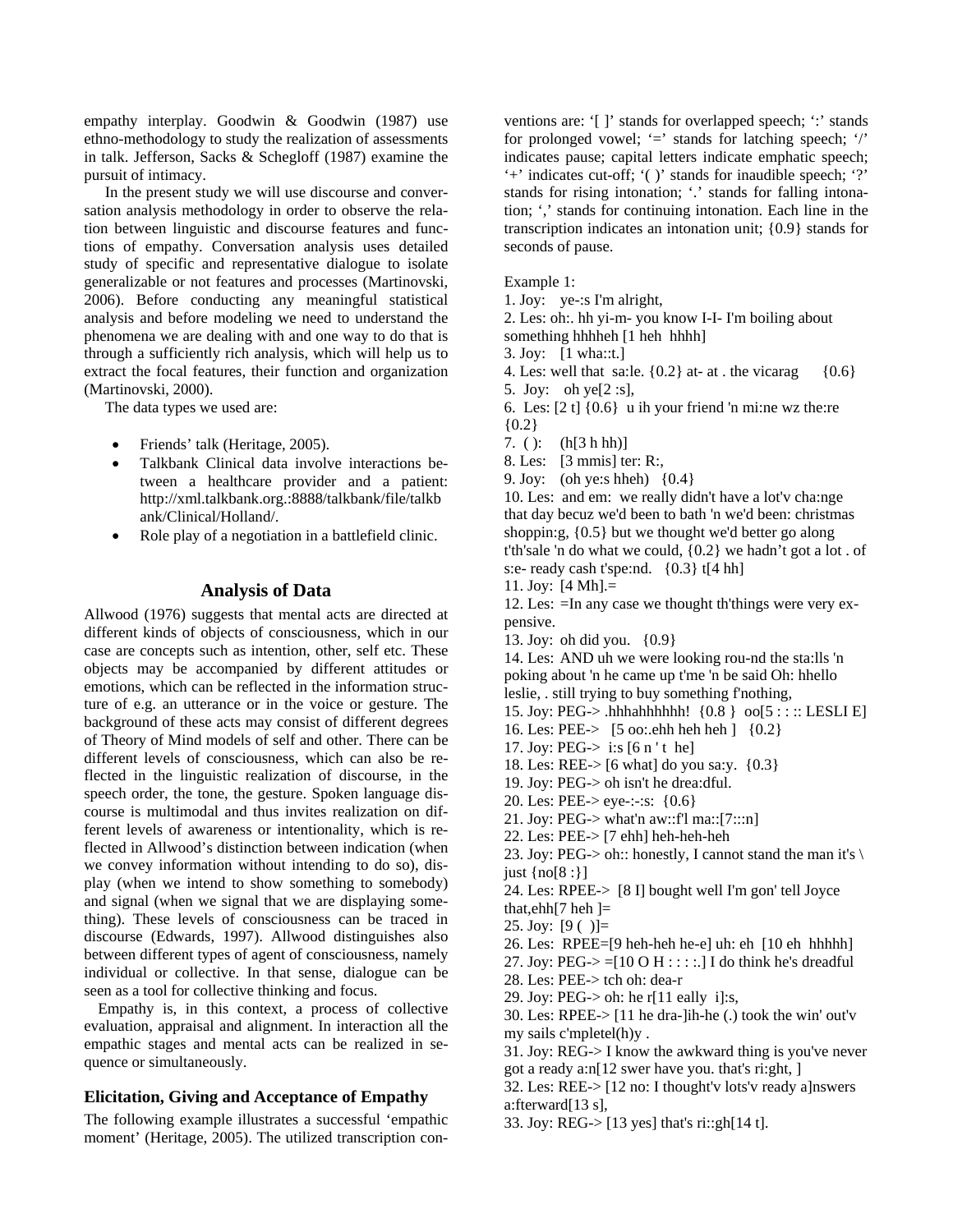34. Les: RER-> [14 yes] .

35. Joy: REG-> but you c'n never think of them at the ti:[15 me a:fterwards I always think. oh I should've said that. or I should've said thi]s.

36. Les: RER-> [15 no:.no:. oh y e s e h- r i : g h t.]{0.7}

37. Joy: REGE-> b[16 ut] I do:'nt think a'th'm at the ti:me

38. Les: RERG-> [16 mm:]. ehh huh huh {0.8}

39. Joy: oh:: g-oh 'n I think carol is going, t'the [17 meeting t'ni g h t,]

The empathy episode starts with an announcement of trouble on line 2. It is welcomed and elicited on line 3. This is followed by a narrative background on lines 4-13. Starting with an empathic narrative conjunction, turn 14 gives the punch line, which elicits empathy, both parallel and reactive, cognitive and emotional. Joy gives her rather emotional empathy on line 15 and Les implicitly accepts it on line 16. Then starts the separation of parallel and reactive empathy. On line 17, 19, 21, 23, 27, and 29 Joy gives a clear example of what is meant by parallel empathy i.e. she expresses a disapproval of the person by whom Les feels hurt in that way mirroring Les' dislike of this person's actions. These expressions of parallel empathy have also degrees; first it starts with a rhetorical question on lines 17 and 19, then the degree rises to clear assessments such as on line 21 and at last we have a assertive (e.g. 'honestly', 'I do think') and explicit formulations of subjective opinion, e.g. lines 23 and 27. Joy's parallel empathy is predictable and predicted by Les, in fact she motivates (line 24) her expression of a need of emotional support by pointing to Joy's disposition to the negative feelings they both share against mister R. At that point it is not even clear who gives the empathy, Joy or Les. On line 30 Les expresses her internal distress, which changes the character of the elicited empathy: on the next line 31 Joy performs a good example of the so called reactive empathy. This empathy type is realized here by the use of the generalizing pronoun 'you' and by a tag question followed by a confirmative assessment. The utterance functions as a display based on a representation of a personal simulation of what it is to be left speechless. The tag question is an elicitor of consent, which again turns the roles around: Joy is supposed to be the empathy giver but she often becomes the empathy elicitor as a form of empathy giving. Thus, being both the 'empathizer' and the 'empathee' is an important capacity in the process of informal discussion of social values and attitudes, all intertwined with associated and even negotiated emotions. On line 32 Joy exchanges the impersonal "you" with a reference to herself, which in a sense functions as voicing Les' internal discomfort and embarrassment for which she seeks empathy. This voicing is expressed as a quotation of internal dialogue. Thus Joy internalizes Les' inner state i.e. she displays reactive emotive empathy. On line 37 Joy has completely taken Les' internal position and talks about her own experiences of the same state of mind Les complains from. Les now functions both as a receiver and a giver of empathy, the process has reached its climax and suddenly on line 39 Joy announces a completely new topic.

The empathy process in example 1 is fulfilled: there was elicitation, giving, and acceptance of empathy and there was also identification (e.g. line 31), incorporation (e.g. line 35), reverberation (e.g. line 37), and finally detachment (line 39). The verbalizations are at first more emotional and then become more cognitive as they turn to comparisons of experiences. In this empathy process both speakers verify, confirm, and reconfirm for each other the legitimacy of their experiences, values, and attitudes and in the processes they often mirror each other's verbal actions. The sudden change of topic at the end of example (1) and the repetitive turning of the roles in the process of empathizing suggest that the empathy process is rather ritualistic.

## **Rejecting Empathy**

One may expect empathy to always be as successful as in example 1 but empathy is not always accepted which may be as much a source of trouble as lack of empathy. The next examples illustrate different ways of rejecting empathy (see also Martinovski et al., 2006).

## **Strategic rejection of cognitive empathy**

In the following extract a military Captain has to convince the Doctor to move his clinic from the battlefield. The Captain (C) has introduced the request and now he has to deal with the reaction of the Doctor (D).

Example 2:

14. C: we have , we have  $[1 (xx)]$ 

15. D: [1 and WHERE ] am i going to GO ?

16. C: we have [2 definite+ ]

17. D: [2 and HOW ] am i going to GET there.

18. C: i certainly understand your concerns sir , [3 but we have+ ]

19. D: [3 all of a sudden ] now you want me to MOVE , and now you're willing to give me HELP to move me out of here ,when YOU wouldn't come here in the last year . // you understand the position i'm in .

- 20. C: i do understand your position [4 sir , ]
- 21. D: [4 i i ]
- 22. C: [5 but (xxx) ]
- 23.D:  $[5 \text{ i } i$  have to get back . ]
- 24. C: [6 (xxxx) ]

25. D: [6 i have to get back to my patients . ] I have to get back to my patients .

26. C: [7 i understand that sir , ]

27. D: [7 because I care ] about my patients . all YOU care about is GIVING me more patients . / and i am NOT gonna gonna deal with this. if you want to send your commander back here , he can come in here , and he can take me by FORCE. and i will make SURE every camera see this . *now instead of* coming in and telling me to MOVE / MY PATIENTS out of here ,WHY can't you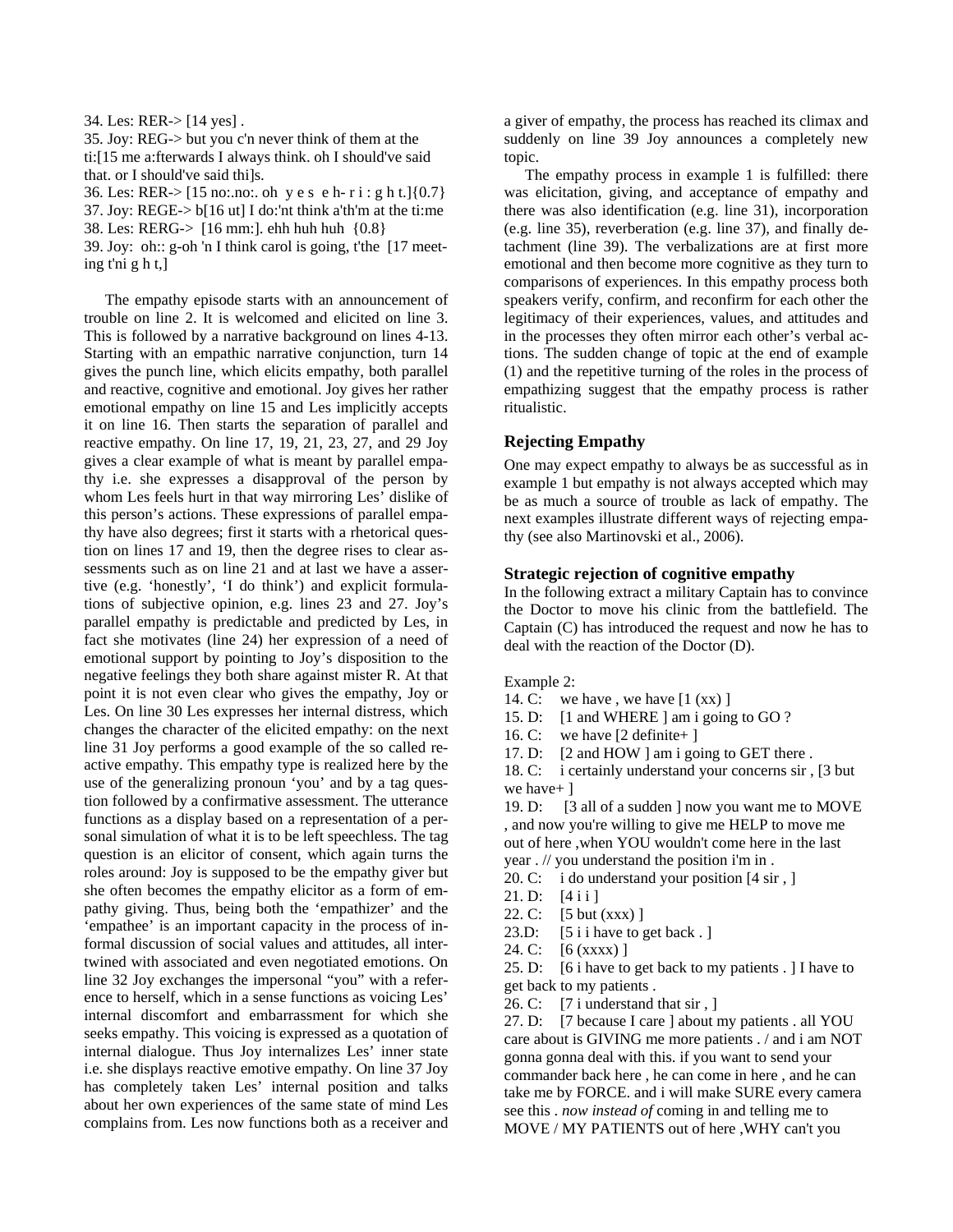come in here to tell me that you're bringing me SUP-PLIES . ANTIBIOTICS . BANDAGES .

In utterances 15, 17, and 19 the Doctor repeatedly takes the turn without waiting for the Captain to finish his turn; he verbalizes a list of issues and questions which need to be addressed and/or which make a decision difficult for him. At first, on line 14 and 16 the Captain tries to address the questions but in utterance 18 he signals understanding of the function of the questions without awaited answer as a call for display of empathy which he verbalizes in utterance 18. However, even this display of problem-focused (cognitive) empathy is ignored. In 19 the Doctor starts right after the Captain's continuous intonation and overlaps with the Captain's continuation. Does the Doctor react to the attempt to add a qualification ('but') or does he react to the expression of empathy? He might anticipate an argument and try to cancel it before it even starts. His utterance on line 19 expresses reasons to mistrust the Captain's empathy giving expressions by pointing to inconsistency of behavior. Also, in the same utterance the doctor himself elicits empathy by reformulating the Captain at the end of his utterance " you understand the position I'm in." This elicitation is more of a response to or a reception of the empathy given on 18 because it is formulated as a declarative sentence with falling intonation. It functions as an argument in the negotiation, as a motivation of reluctance to accept suggestion. In that sense it is a way of facilitating negotiation because it displays desire to be understood. Thus we may tend to believe that the overlap in utterance 19 is a reaction to the display of empathy rather than to the anticipation of an argument. On line 20 the Captain responds to the elicited cognitive empathy by repeating the elicitation expression of the Doctor and reformulating his own formulation in utterance 18. In this way, he attempts to create greater alignment of positions. However, he is again overlapped and in utterances 22, 23, 24, and 25 we have simultaneous speech: the Captain most probably continues his argument (this part not audible) whereas the Doctor signals desire to walk out from the negotiation in utterance 25 by repeating the same utterance twice, once as simultaneous speech and once after winning the turn. This rapid removal from the negotiation is met by the Captain with continued display of cognitive empathy, which is again completely overlapped by the doctor's expression of lack of trust and direct criticism in utterance 26. This last utterance is complex because it contains change of strategy and change of phase in the negotiation. The Doctor rejected empathy (utterances 15, 17, 19, 21, 23, 25, 27), motivated why (19, 27), displayed desire to walk out (25, 27), threatened with intentions to refuse cooperation and damage planned operation (27) and at last, staring with a topic initiating 'now' he stated conditions for further negotiation (27). In this sequence the rejection of empathy functions as a display of lack of trust, as a display of lack of

desire to be locked in a disadvantageous negotiation and as a bargaining method.

# **Antagonistic style of giving and rejecting empathy**

Empathy can be rejected in a more explicit way. In the following example (4) we have an excerpt from a conversation between a patient (P) who suffered a stroke and a nurse (N). The patient has demonstrated anger especially before doing therapy, which he refuses to do. The patient suffers loss of memory, general discomfort, worry for his life, and quality of life. The nurse deals with the patient's uncooperative behavior. She intends to ensure the patient's cooperation with the medical personal in the future which she explicitly states in a few occasions during the long conversation. She has introduced the issue after an initial polite empathic chat and on line 65 below we see part of the patient's explanatory response.

#### Example 3:

65. P: mhm forget all about it because it don't make no difference. I mean it sounds silly to me and it don't matter what kind of methods I get anyhow.

66. N: you know what ?

67. P: hmm .

68. N: they do have a reason. but I have a feeling  $+$ .

69. P: I don't even want to know about it .

70. N: you don't even care, huh ?

71. P: uhuh no .

72. N: ok .

73. P: I got enough problems on my shoulders tonight. I try a little bit I got shoulders by / day by day shoulder to

shoulder day . take it now I don't have time for that bull shit .

74. N: I think probably all they want to do is keep track of your improvement .

75. P: mhm honey who cares ?

76. N: well I know a couple people that care .

The nurse is faced with an angry avoidance and rejection of empathy. The rejection here is not realized with interruptions and cut-offs but it is verbalized as cut-off and explicit rejection (utterance 69 above), confirmations of rejections (71), imperative orders and swear words (73), and rhetorical questions (75) and ironic signals of elicitation of empathy (e.g. initial reference 'honey' preceding rhetorical question). The nurse is not offering emotional empathy and she is not giving cognitive empathy as the captain in example (2). She does not use any of the parallel or reactive empathy expressions we observed in example (1) above. Instead, she uses devices such as ritualistic questions (utterance 66 is an question which promises introduction of news or surprise, prepares the mind of the listeners to something unexpected or undesired but still true), guessing of mental state ('I have a feeling', 'you don't care', 'I think probably all they want…'), acceptance (utterance 72), personal formats and modal expres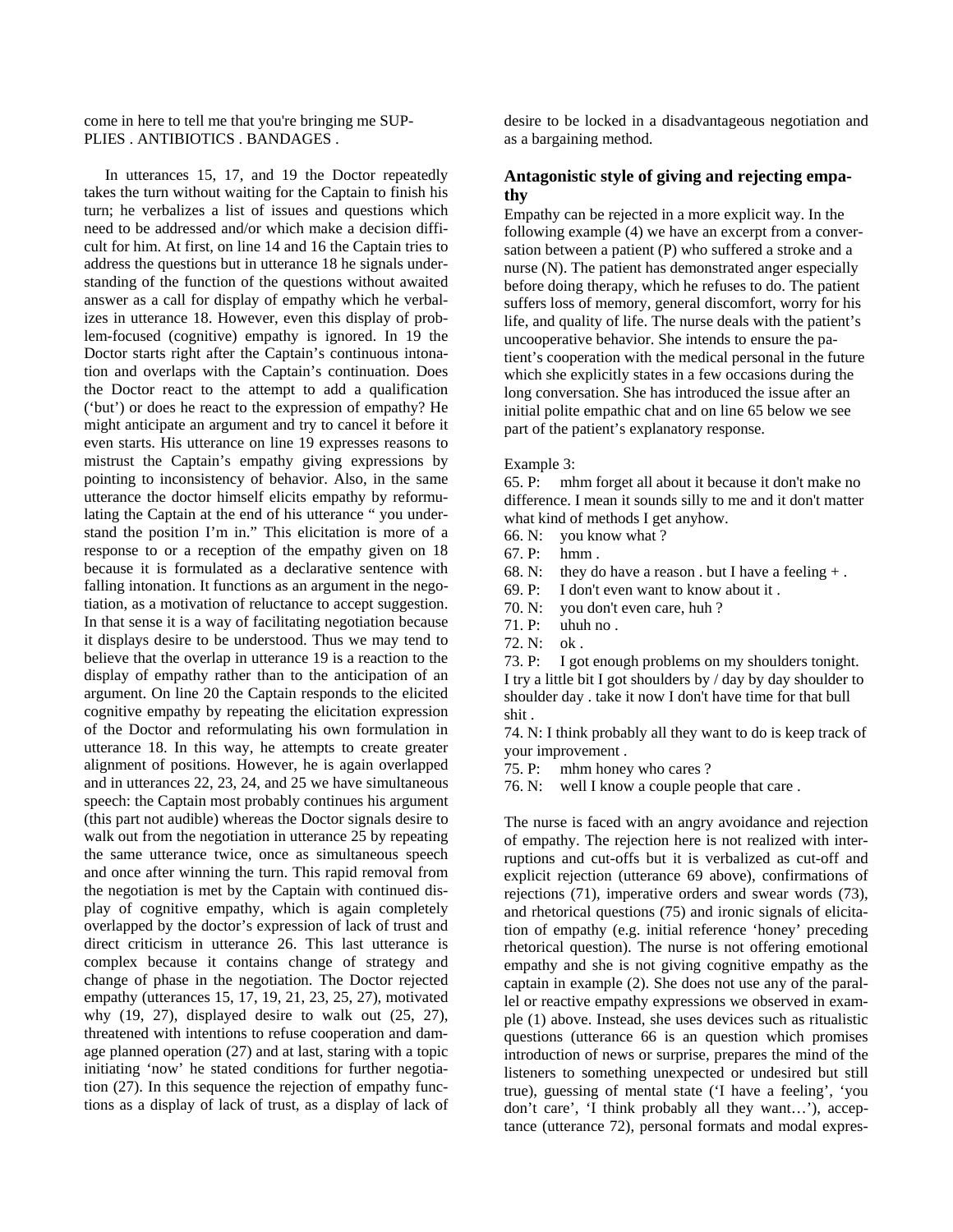sions ('I think', 'I know'), mitigators or 'softeners' (such as 'probably', initial 'well', final feedback requests such as 'huh') and even rebuts (76). The initial 'well' in 76 is typically used preceding partial disagreement and qualification of statement, which has been provoked by other's utterance and/or understanding of an attitude. Thus the nurse's display of empathy is antagonistic which reflects her position as a caregiver: she needs to display empathy with the patient's state but also needs to display commitment to the patient's medical treatment. The patient's rejections of empathy are also antagonistic and at first seem to have no bargaining purpose. The patient displays lack of desire to negotiate but also lack of belief in sincerity and true care or at least lack of desire to display trust. In contrast to the previous negotiation where the doctor takes over control of the negotiation, here the patient rejects empathy as a rebuttal but does continue to engage in the conversation (the continuation is not displayed above) and does not interrupt the nurse, which contradicts his linguistic display of no desire to talk. In fact, this conversation continues for quite a while despite the explicit refusals, which suggests that the rejections of empathy do have some strategic value for the patient (which might be the reason why the nurse is reluctant to engage in a more emotive empathy episode).

#### **Discussion and Conclusion**

Empathy is described as a dynamic Theory of Mind process, in which cognitive, emotive and linguistic procedures and variables are mapped into each other. The observed realization of parallel and reactive empathy indicates that imitative, simulating and linguistically represented cognitive processes are occurring simultaneously in discourse. The dialogue functions as a tool for collective thinking, verification, and focus. This verification is of great importance for the development and the function of the individual in the social and discursive world. Empathy functions as a glue between interactants; it is a cognitive and communicative resource for inter-subjective alignment. Being able to take the role of the 'empathizer' and the 'empathee' is an essential characteristic of the empathic communication. Like any other communicative act, the act of empathy can be elicited (E), given (G), and received (R). The reception may be either acceptance or rejection. One may reject an act of giving of empathy or reject an act of elicitation of empathy. These functions of the empathy signs may be realized in phases and different degrees. For instance, a 'fulfilled' empathy episode starts with elicitation of empathy, continues with empathy giving followed by empathy receiving (see example 1). One and the same utterance can have all three functions at the same time: it could be an elicitation, an expression, and a response (e.g. line 35 in example 1). Multiple linguistic features realize it in particular sequences.

Elicitations of empathy are realized by narratives, 'walking out' moves, repetitive deontic declaratives, quot-

ing, exclamations, laughter, rhetorical questions with prolonged such as 'what do you sa:y'.

Giving empathy, on the other hand, is realized by communicative acts such as answering questions, display of non-elicited empathy, repetitions of elicited empathy, ritualistic rhetorical questions, guessing of mental state, acceptance, rebuts. All these are realized with the help of discourse devices such as personal formulations of modal expressions, quoting, and mitigators or 'softeners'. In our data exclamations, extra-linguistic emotional expressions, rhetorical question, assertions, and assessments realize the displays of parallel empathy. Reactive empathy is verbalized in the material as voicing of other's mental states, comparing of inner experiences, and exchanges of generic and personal pronouns.

Rejection of given empathy is realized linguistically by discursive features such as refusal to release the turn, overlaps, interruptions, cut-offs, and simultaneous speech as well as by communicative acts such as explicit rejections, confirmations of rejections, rhetorical questions, imperative orders, irony, swearing, 'walking out' moves but also display of reception of given empathy followed by rejection.

We observe also sequences of features such as:

Rejection of empathy = final-initial overlaps + enumeration of questions -> contrastive narrative of other behavior -> topicalized declarative descriptions of other's actions (see example 2)

Rejection of empathy may be due to failed recognition of the rejector's needs and desires but it may also have strategic functions or it may be a combination of both.

There are also degrees for realization of empathy in e.g. giving of parallel empathy:

1<sup>st</sup> degree: rhetorical question (ex. Line 17, 19, ex. 1)  $2<sup>nd</sup>$  degree: assessment (ex. Line 21, ex.1)  $3<sup>rd</sup>$  degree: assertive with self-report (line 23, 27, ex. 1)

In the future, I would like to study further the possibility of developing an Integrated Theory of Mind, in which imitation, simulation and representation are simultaneously and/or non-exclusively functional in the dialogue processing of the homo sapiens sapiens brain. For that purpose, I intend to analyze more data, include non-verbal actions and explore further the mapping between Theory of Mind mechanisms and discourse patterns. One area of application (but also for verification) is to inform the formal modeling and simulation of human behavior in agentbased systems, where it would mediate agent interactions. Specifically, empathy and Theory of Mind modules could be incorporated within virtual humans, software agents that look like, act like and interact with humans within a virtual world (Rickel et al., 2002). Such incorporation will create a bridge between natural language/dialogue module